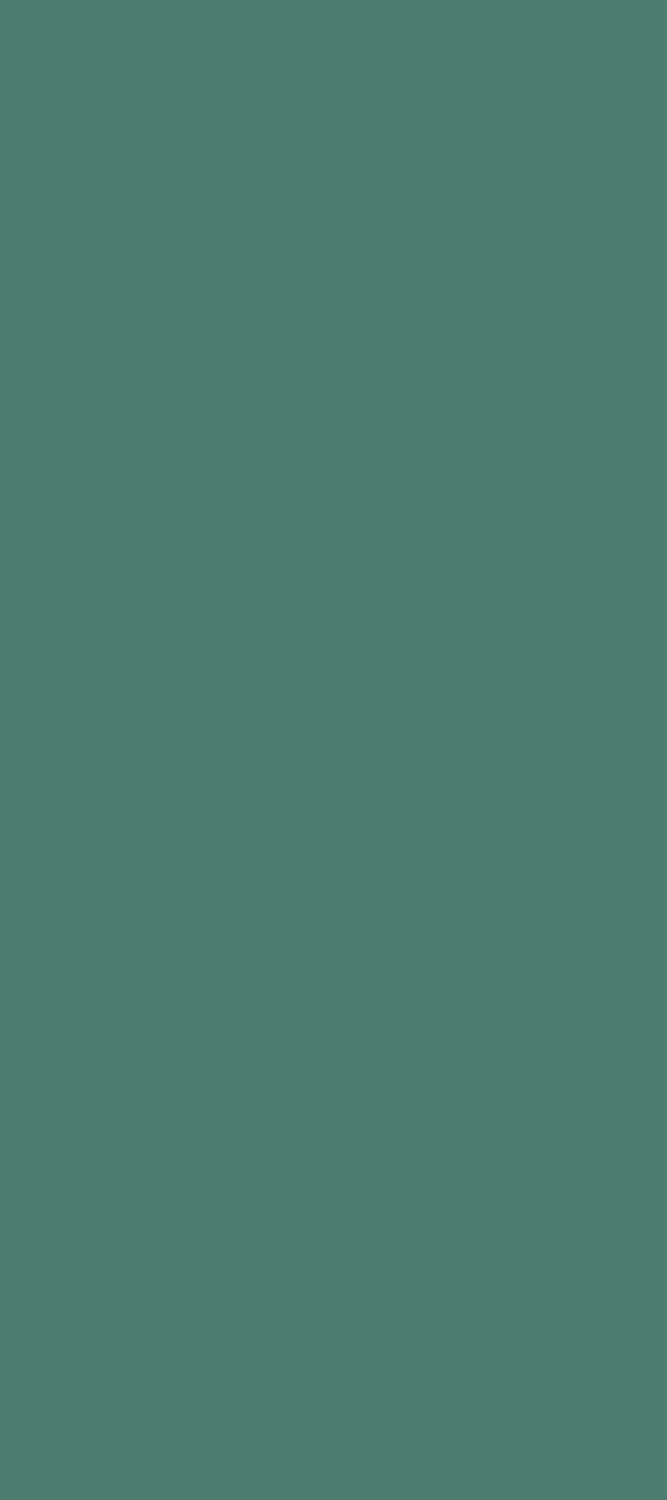# Batten Disease *and Other Neuronal Ceroid Lipofuscinoses*

### What is Batten disease?

Batten disease is the common name for a broad class of rare, fatal, inherited disorders of the nervous system also known as neuronal ceroid lipofuscinoses, or NCLs. In these diseases, a defect in a specific gene triggers a cascade of problems that interferes with a cell's ability to recycle certain molecules. The disease has several forms that share some of the same features and symptoms but vary in severity and age when symptoms first begin to appear. Each form is caused by a mutation in a different gene. Although "Batten disease" originally referred specifically to the juvenile-onset form of NCL, the term Batten disease is increasingly used to describe all forms of NCL.

Most forms of Batten disease/NCLs usually begin during childhood. Children with the disease often appear healthy and develop normally before they begin to show symptoms. Children with the infantile or late-infantile forms usually show symptoms earlier than age 1 year. Common symptoms for most of the forms include vision loss, seizures,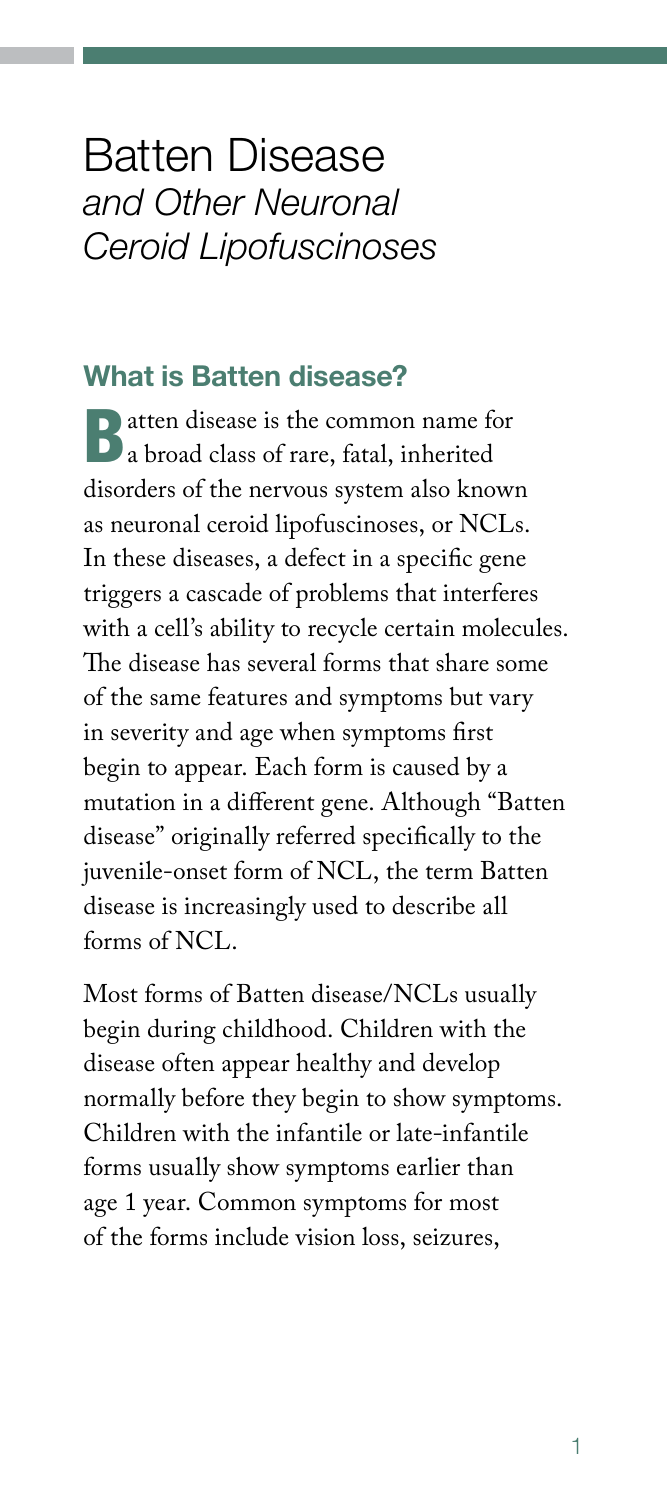delay and eventual loss of skills previously acquired, dementia, and abnormal movements. As the disease progresses, children may develop one or more symptoms including personality and behavior changes, clumsiness, learning difficulties, poor concentration, confusion, anxiety, difficulty sleeping, involuntary movements, and slow movement. Over time, affected children may suffer from worsening seizures and progressive loss of language, speech, intellectual abilities, and motor skills. Eventually, children with Batten disease become blind, wheelchair bound, bedridden, unable to communicate, and lose all cognitive functions. There is no cure for these disorders but a treatment for one of the forms (CLN2 disease) has been approved by the U.S. Food and Drug Administration (see Treatment section).

Children with all forms of Batten disease have a greatly shortened life expectancy. Generally, the increased risk for early death depends on the form of the disease and age of the child at disease onset. Children with infantile Batten disease die prematurely, often in early childhood, while those with later-onset forms may live into their teens to their thirties. If the disease develops in adulthood, the symptoms tend to be milder and may not affect life expectancy.

Although NCL diseases are rare, the childhood onset variants are the most common neurodegenerative disorders of childhood.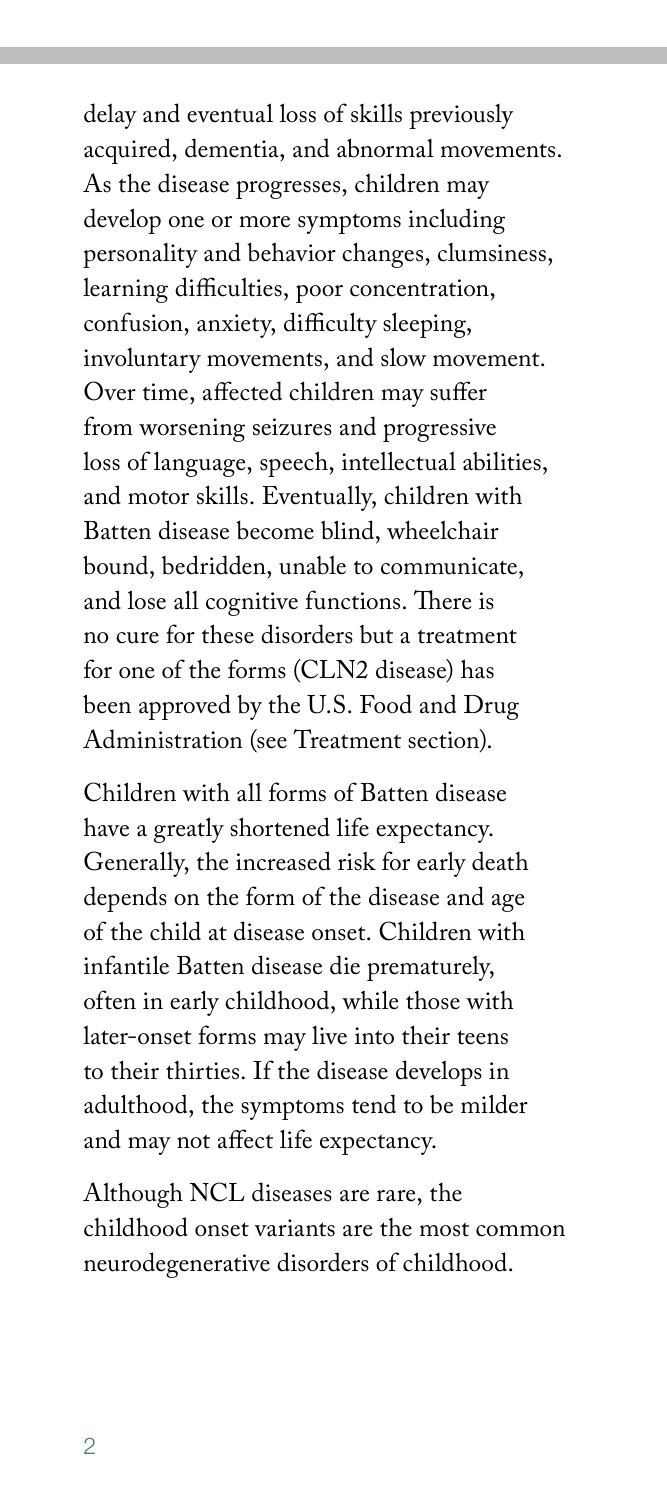#### What causes Batten disease?

Batten disease is an inherited genetic disorder that appears to affect the function of tiny bodies within cells called lysosomes. Lysosomes are the "recycle bin" of the cell and regularly break down waste, proteins, and naturally occurring fatty compounds called lipids into smaller components that can be discarded out of the cell or recycled. Lipids include fatty acids, oils, waxes, and sterols. In Batten disease/NCLs, the mutated genes do not produce the proper amounts of proteins important for lysosomal function. Each gene (representing a form of the disease) provides information for a specific protein that is, in turn, defective and not produced. These proteins are needed for brain cells (neurons) and other cells to work efficiently. The lack of a functional protein causes the abnormal buildup of "junk" material in the lysosomes as well as the abnormal buildup of the residue called lipofuscin that occurs naturally as part of the lysosomal breakdown of lipids. It is not known whether the lipofuscin itself is toxic or if the buildup is a marker of impaired lysosomal function.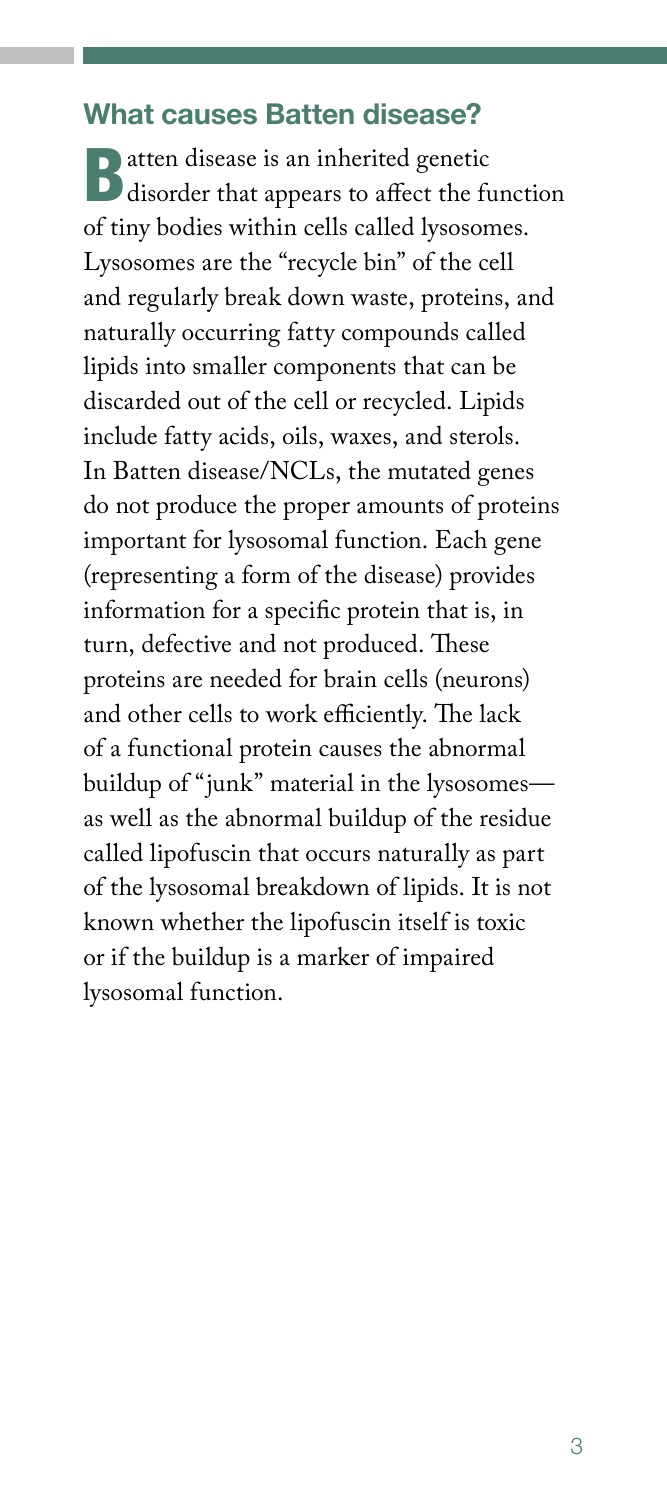## How are the forms of Batten disease and the NCLs classified?

The NCL disorders are classified by the gene that causes the disorder, although they are sometimes described by the child's age at the time symptoms begin to appear. Each gene is called CLN (ceroid lipofuscinosis, neuronal) and given a different number designation as its subtype. Because of the different gene mutations, signs and symptoms range in severity and progress at different rates. The disorders generally include a combination of vision loss, epilepsy, and dementia. Some forms of the NCLs are:

#### **CLN1 disease, infantile onset**

The *CLN1* gene, found on chromosome 1, directs the production of an enzyme called palmitoyl-protein thioesterase 1 (PPT1). (A chromosome is a threadlike structure that contains all the genetic information needed and resides inside the nucleus of most cells). A deficiency in the PPT1 protein or its poor operation allows the abnormal buildup of lipids and proteins. In the classic infantile form, symptoms are seen before age 1 and progress rapidly. Developmental skills such as standing, walking, and talking are not achieved or are gradually lost. Children often develop seizures by age 2 and eventually become blind. By age 3 children may become completely dependent on their caregivers, and some may need a feeding tube. Most affected children die in early to mid-childhood.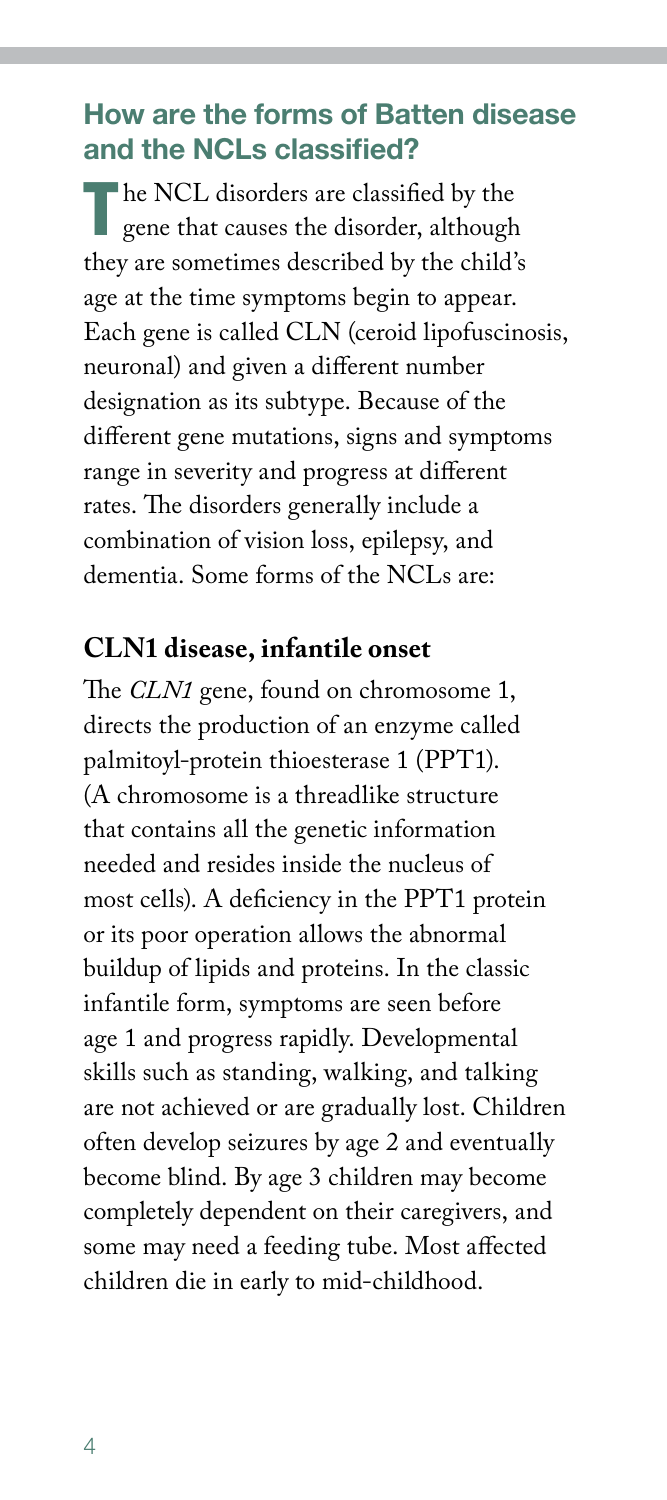### **CLN1 disease, juvenile onset**

Some children with CLN1 abnormalities develop the disease after infancy—around age 5 or 6—and have slower disease progression. Affected children may live into their teenage years. Others may not develop symptoms until adolescence and may live into adulthood.

#### **CLN2 disease, late-infantile onset**

The *CLN2* gene, found on chromosome 11, produces an enzyme called tripeptidyl peptidase 1 that breaks down proteins. The enzyme is insufficiently active in CLN2 disease. Developmental delay begins around the end of age 2. Children develop seizures and begin to gradually lose the ability to walk and speak. Brief, involuntary jerks in a muscle or muscle group (called myoclonic jerks) typically begin around age 4-5. By age 6 most children are completely dependent on their caregivers, and many will require a feeding tube. Most children with CLN2 disease die between the ages of 6–12 years.

#### **CLN2 disease, later-onset**

Some children with CLN2 abnormalities develop the disease later in childhood around age 6 or 7—and have slower disease progression. In later-onset CLN2 disease, loss of coordination (ataxia) may be the initial symptom. Affected children may live into their teenage years.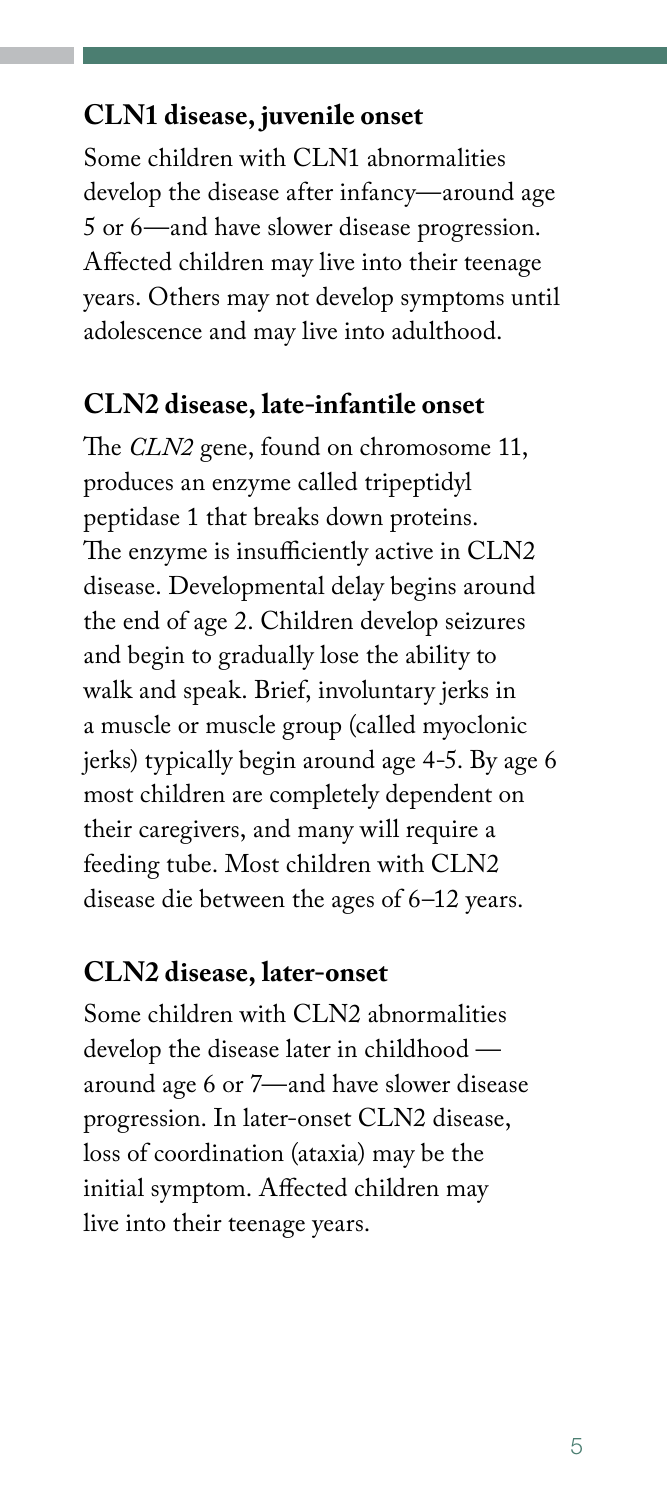### **CLN3 disease, juvenile onset (ages 4-7)**

The disease is caused by a mutation in the CLN3 gene, found on chromosome 16. The gene directs the production of a protein called battenin, which is found in the membranes of the cell. Most children suffering from CLN3 disease have a missing part in the gene which in turn results in inability for the protein to be produced. Rapidly progressive vision loss begins between ages 4 and 7. Children develop learning and behavior problems, and slow cognitive decline (dementia) and then start having seizures around age 10. In the teenage years, children affected by CLN3 disease develop slow movement, stiffness, and loss of balance (also referred as parkinsonism). They also develop difficulty with speech and language. As they age, children and teenagers become increasingly dependent on their caregivers. Most children with the disease die between the ages of 15 and 30.

#### **CLN4 disease, adult onset**

Also known as Kufs disease type B, this very rare form typically begins in early adulthood (normally around age 30) and causes problems with movement and early dementia. The symptoms progress slowly, and CLN4 disease does not cause blindness. It is related to mutations in the *DNAJC5* gene on chromosome 20. The age of death varies among affected individuals.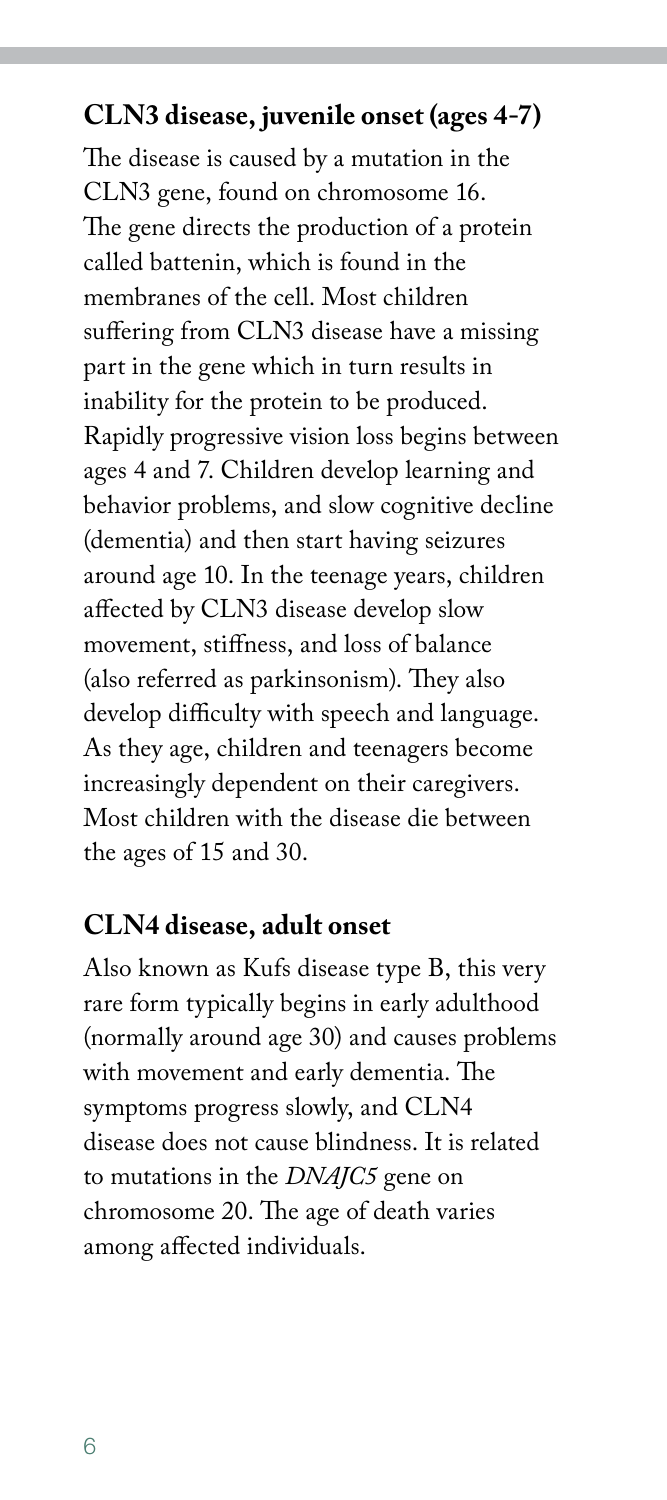### **CLN5 disease, variant late-infantile onset**

This disease is caused by problems with a lysosomal protein called CLN5, whose function is unknown. The *CLN5* gene is located on chromosome 13. Children progress normally for the first few years of life before they start losing skills and develop behavior problems. Seizures and myoclonic jerks begin usually between ages 6 and 13. Vision deteriorates and is eventually lost. Children have learning disabilities and problems with concentration and memory. Some may need a feeding tube. Most children with CLN5 live into their late childhood or teenage years.

#### **CLN6, variant late-infantile onset**

The gene *CLN6*, located on chromosome 15, directs the production of the protein CLN6, also called linclin. The protein is found in the membranes of the cell (most predominantly in a structure called the endoplasmic reticulum). Its function has not been identified. Symptoms vary among children, but typically start after the first few years of life and include developmental delay, changes in behavior, and seizures. Children eventually lose skills for walking, playing, and speech. They also develop myoclonic jerks, problems sleeping, and vision loss. Most children with CNL6 die during late childhood or in their early teenage years.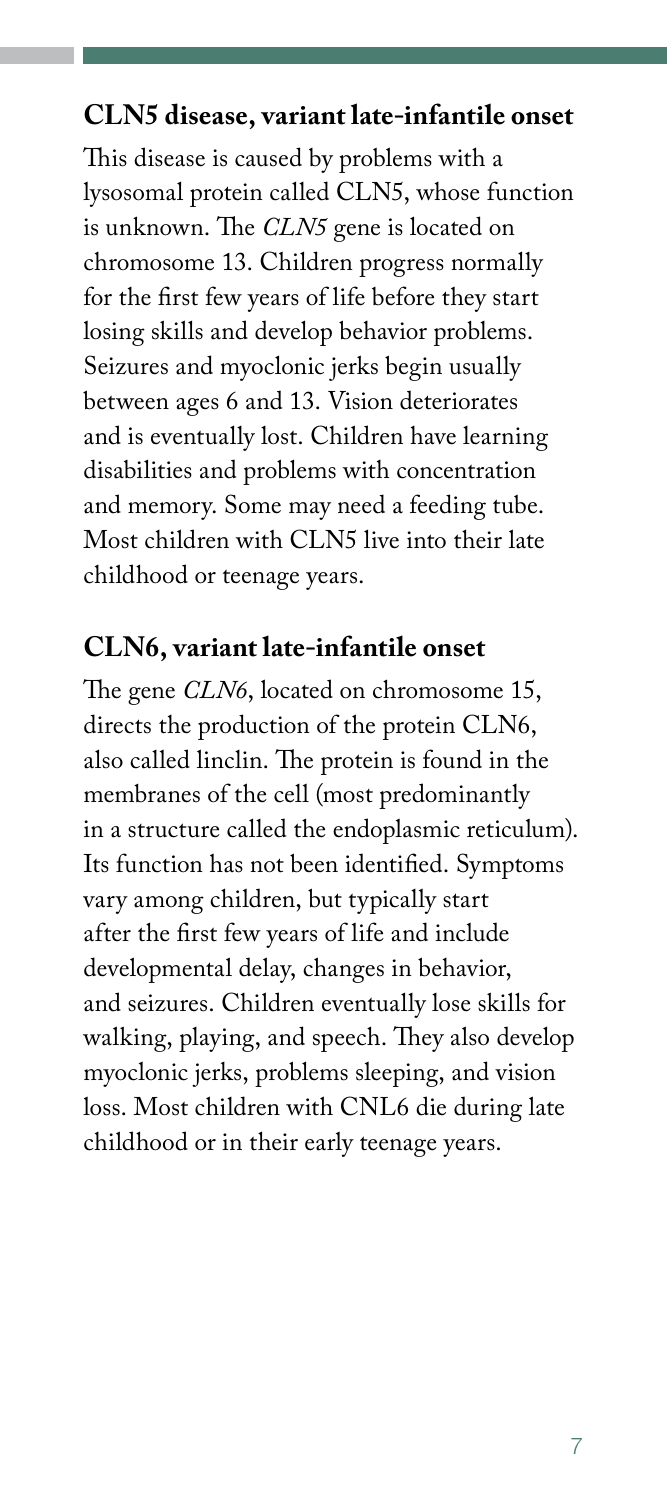### **CLN6, adult onset**

Also known as Kufs disease Type A, this form of CLN6 disease shows signs in early adulthood that include epilepsy, inability to control muscles in the arms and legs (resulting in a lack of balance or coordination, or problems with walking), and slow but progressive cognitive decline.

#### **CLN7, variant late-infantile onset**

This disease is caused by mutations in the *CLN7* gene located on chromosome 4, which produces the protein MFSD8—a member of a protein family called the *major facilitator superfamily*. This superfamily is involved with transporting substances across the cell membranes. As with all the other forms of Batten disease, the defect in the gene results in lack of production of the protein. Developmental delays begin after a few years of what seems to be a normally-developing child. Children usually develop epilepsy between the ages of 3 and 7, along with problems sleeping and myoclonic jerks. Children begin to lose the ability to walk, play, and speak as the disease progresses, with a rapid advancement of symptoms seen between the ages of 9 and 11. Most children with the disorder live until their late childhood or teenage years.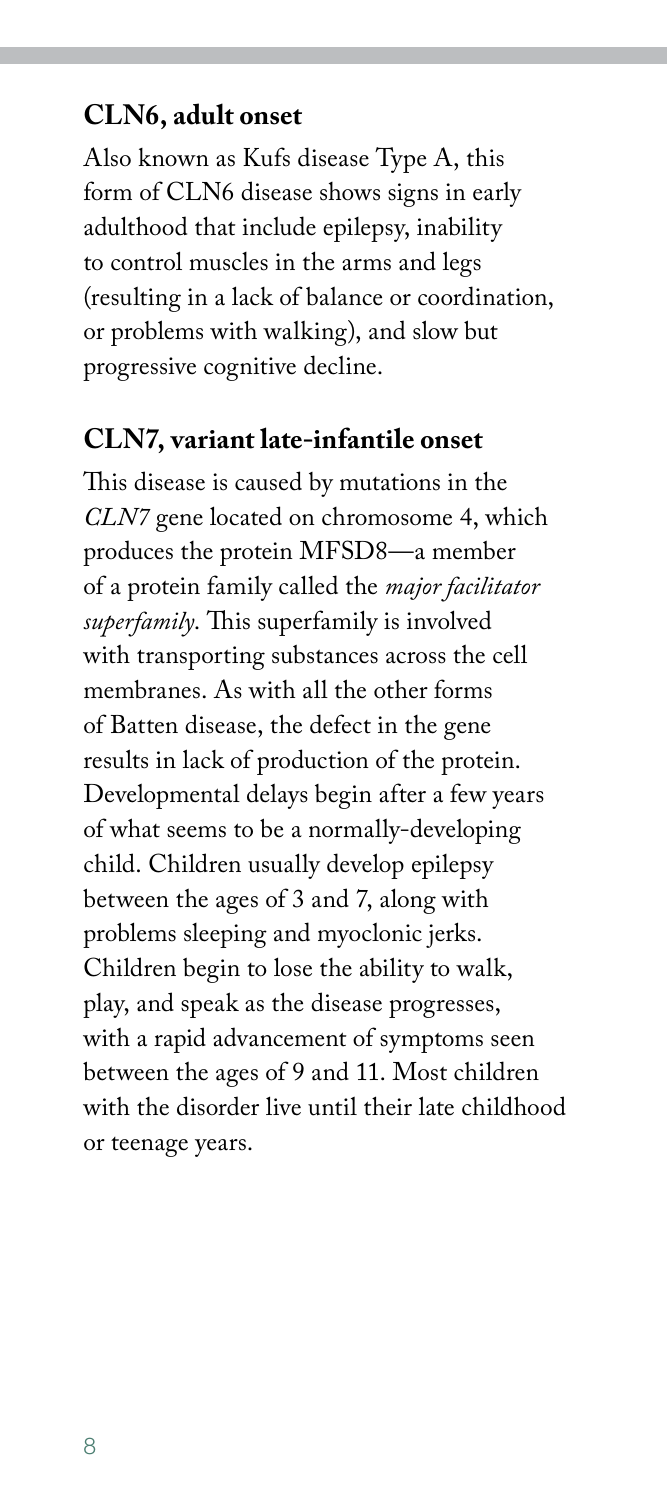# **CLN8 disease with Epilepsy with Progressive Mental Retardation (EPMR)**

Abnormalities in the *CLN8* gene cause epilepsy with progressive decline in mental function. The gene, located on chromosome 8, encodes a protein also called CLN8, which is found in the membranes of the cell—most predominantly in the endoplasmic reticulum (part of the recycling-bin machinery of the cell). The protein's function has not been identified. Onset of symptoms begins between ages 5 and 10 and include seizures, cognitive decline, and behavioral changes. Seizures typically become very intermittent after adolescence. Loss of speech occurs in some individuals. Affected individuals can live into adulthood. A very rare form of the disorder is sometimes called Northern Epilepsy syndrome, because it occurs in certain families in an area of Finland.

#### **CLN8 disease, late-variant onset**

Affected children begin showing symptoms between ages 2 and 7, which include loss of vision, cognitive problems, unsteadiness, myoclonic jerks, and behavioral changes. Children develop treatment-resistant epilepsy and a marked loss of cognitive skills by age 10. Many children lose the ability to walk or stand unassisted. Life expectancy is uncertain; some children have lived into their second decade of life.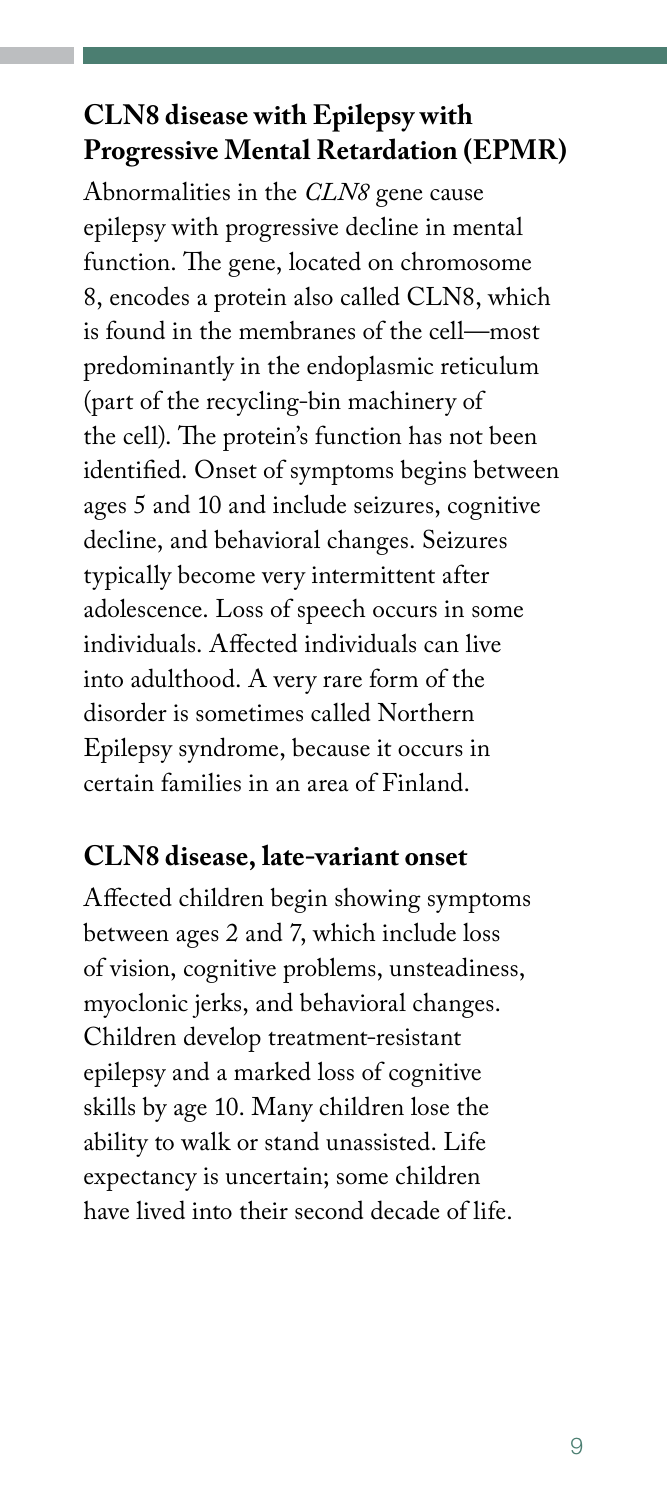### **CLN10 disease**

This very rare disease is caused by a mutation in the *CTSD* gene, located on chromosome 11, which produces a protein known as cathepsin D. Cathepsin D is an enzyme that breaks apart other proteins in the lysosome. The disease typically is seen soon after birth, although it can occur later in childhood or adulthood. Some children have microcephaly an abnormally small head size with reduced brain size.

- In the congenital form, seizures may occur before birth but are hard to differentiate from normal baby movements. Following birth, babies may have seizures that do not respond to treatment, problems with breathing that can progress to respiratory failure, and obstructive sleep apnea. Babies may die shortly after birth or within the first weeks of life.
- A late-infantile form of the disease features a later onset of symptoms and slower disease progression. As children age, they develop seizures and progressive problems with vision, balance, and intellectual skills. Affected individuals also may have problems coordinating muscle movement and trouble with walking as well as very stiff muscles (spasticity). Children with the disease often die in early childhood.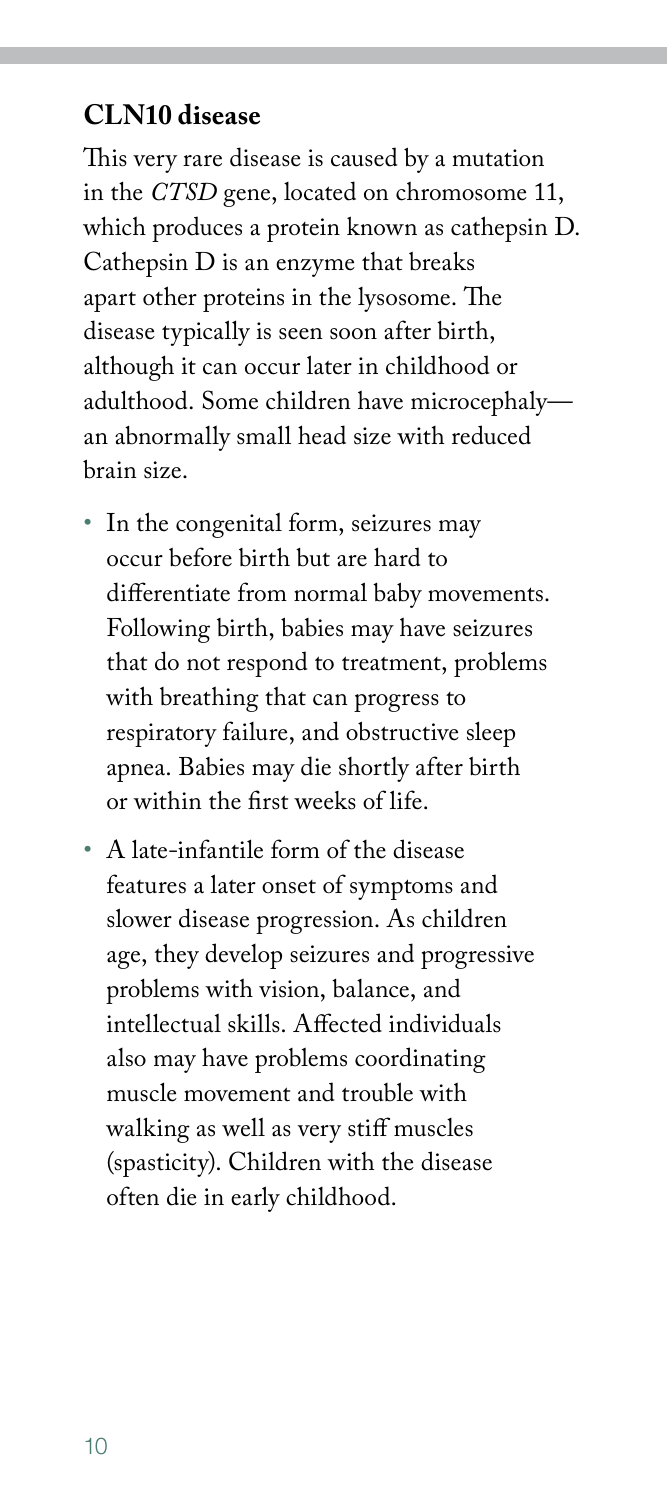### How are NCLs inherited?

**People normally have two copies of** the same gene in their cells, one comes from the father and one from the mother. This means that, in some cases, the cells have a "back up" system if only one copy is needed for the cell to function properly. Batten disease is caused when both copies (one from each parent) of the specific gene causing the disease are defective. This is known as autosomal recessive disease. People who only have one defective copy (carriers) will not develop symptoms and are usually unaware of their carrier condition. The rare exception may be for Adult NCL.

If both parents carry one defective gene that causes NCL, there is a 1 in 4 chance during each pregnancy of having a child with the disease. At the same time, during each pregnancy there is 50 percent chance for the baby to inherit only one copy of the defective gene, which would make the child a "carrier" like the parent, as a normal copy will be inherited from the other parent. Carriers most often are not affected by the disease but can pass the abnormal gene to their children in a similar fashion to which they inherited it from their own parents. Finally, there is a 1 in 4 chance for the baby to inherit two completely normal genes.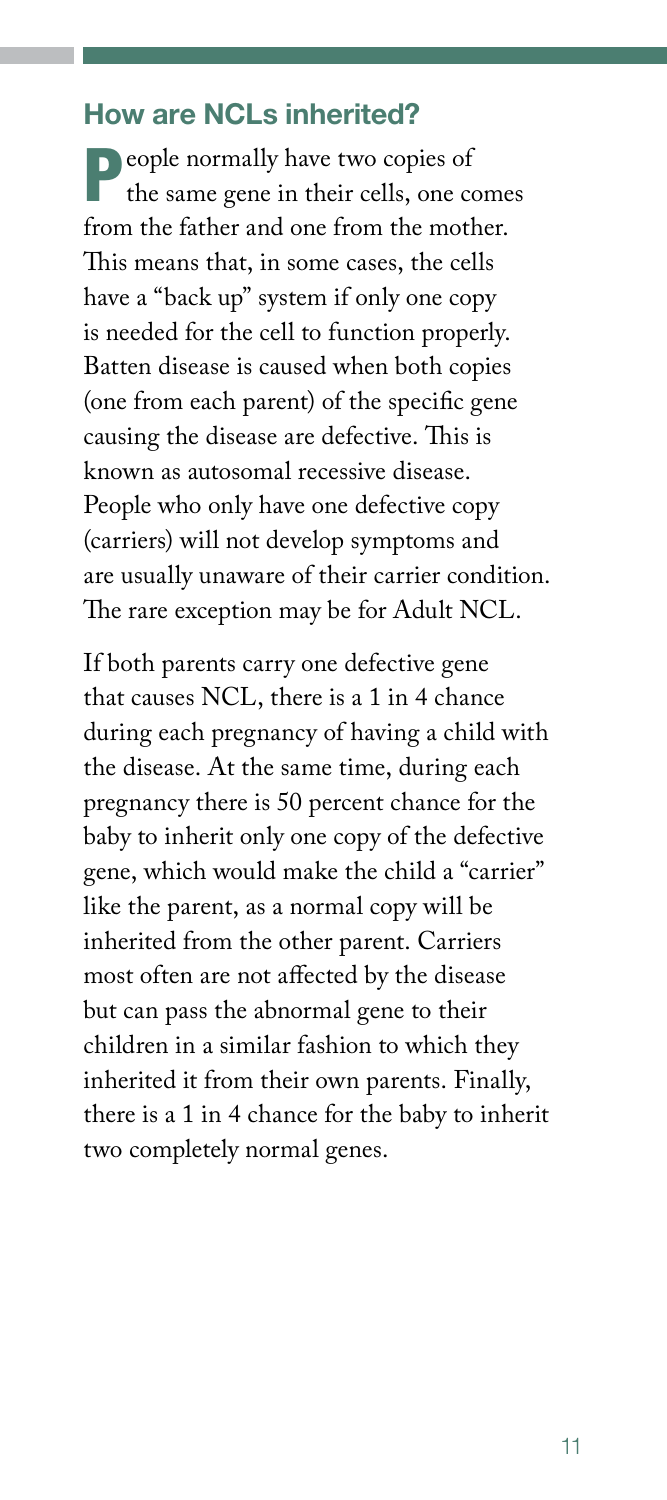At risk for any form of Batten disease are children whose parents have Batten disease, and children whose parents are carriers of an NCL gene that causes the disorder but aren't severely affected by the disorder, if at all.

Occasionally an NCL disease occurs in more than one person in families that carry the defective genes.

Adult NCL/Kufs disease B may be inherited as an autosomal recessive or, less often, as an autosomal dominant disorder. In autosomal dominant inheritance, everyone who inherits a defective of the disease gene develops the disease, even when they may have inherited a normal copy.

# How are these disorders diagnosed?

**Following a review of the person's T** individual and family medical history and a neurological exam, several tests can be used to diagnose Batten disease and other neuronal ceroid lipofuscinoses. Currently, most diagnoses of Batten disease are made by genetic testing. Possible diagnostic tests include:

• *DNA analysis/genetic testing* can confirm the presence of a mutated gene that causes an NCL disease, as well as be used in prenatal (before birth) diagnosis of the disease. Increasingly, the NCL genes are being included on commercially available epilepsy genetic panels that test several genes at the same time.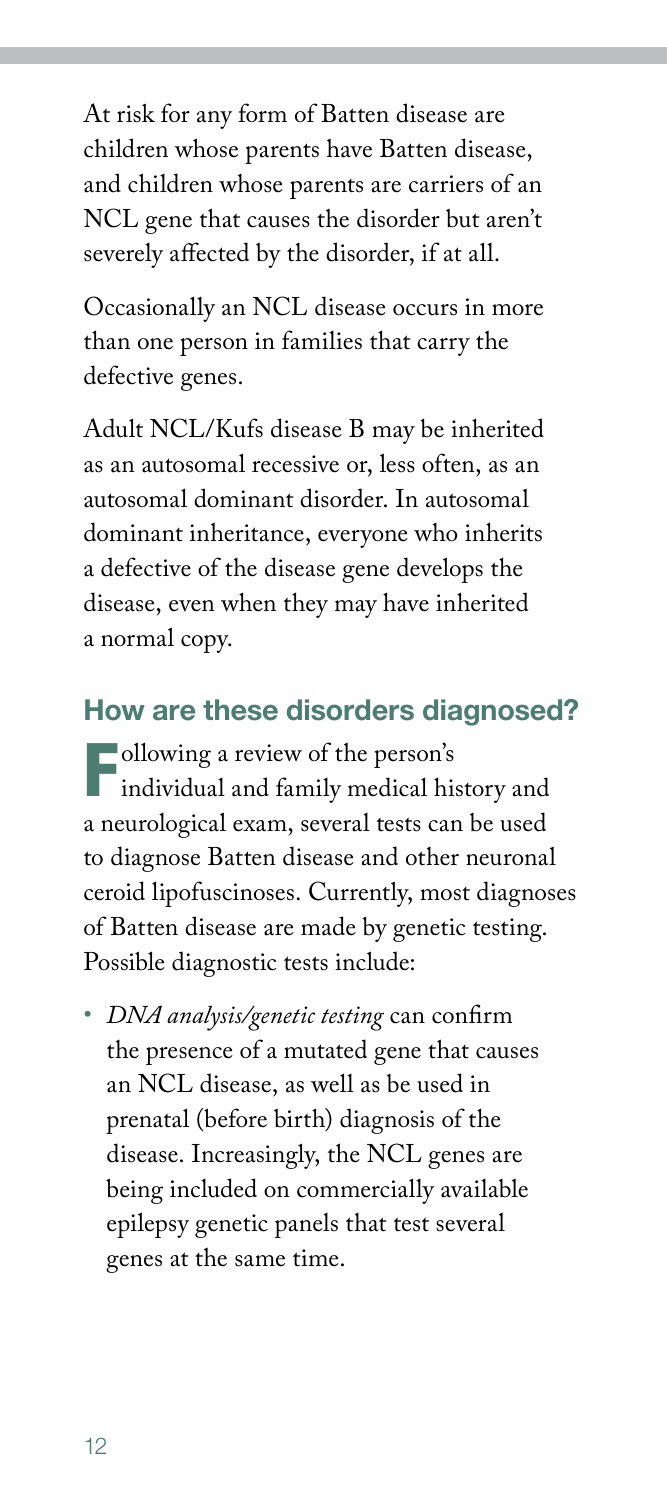- *measurement of enzyme activity* can be used to confirm or rule out CLN1 and CLN2 disease.
- *blood or urine tests* can detect abnormalities that may indicate Batten disease. For example, elevated levels of a chemical called dolichol are found in the urine of many individuals with NCL and the presence of abnormal white blood cells that contain holes or cavities—called vacuolated lymphocytes is common to certain disease mutations.
- *skin or tissue sampling* can show distinctive shapes formed by lipofuscin accumulation some look like half-moons while others look like fingerprints—when viewed under a special microscope. The lipofuscins also take on a greenish-yellow color when viewed under an ultraviolet light microscope.
- *electroencephalograms* (EEG) monitor brain activity through the skull, using electrodes that are placed on the scalp. Telltale patterns in the brain's electrical activity suggest an individual has seizures and some patterns along with findings on the exam and clinical history may be strongly suggestive of a specific type of NCL disease.
- *electrical studies of the eyes*, which include visual-evoked responses (which measure electrical activity in the brain generated by sight) and electroretinograms (used to detect abnormalities with the retina), can identify various eye problems common in several NCLs. The greenish-yellow color of lipofuscins can sometimes be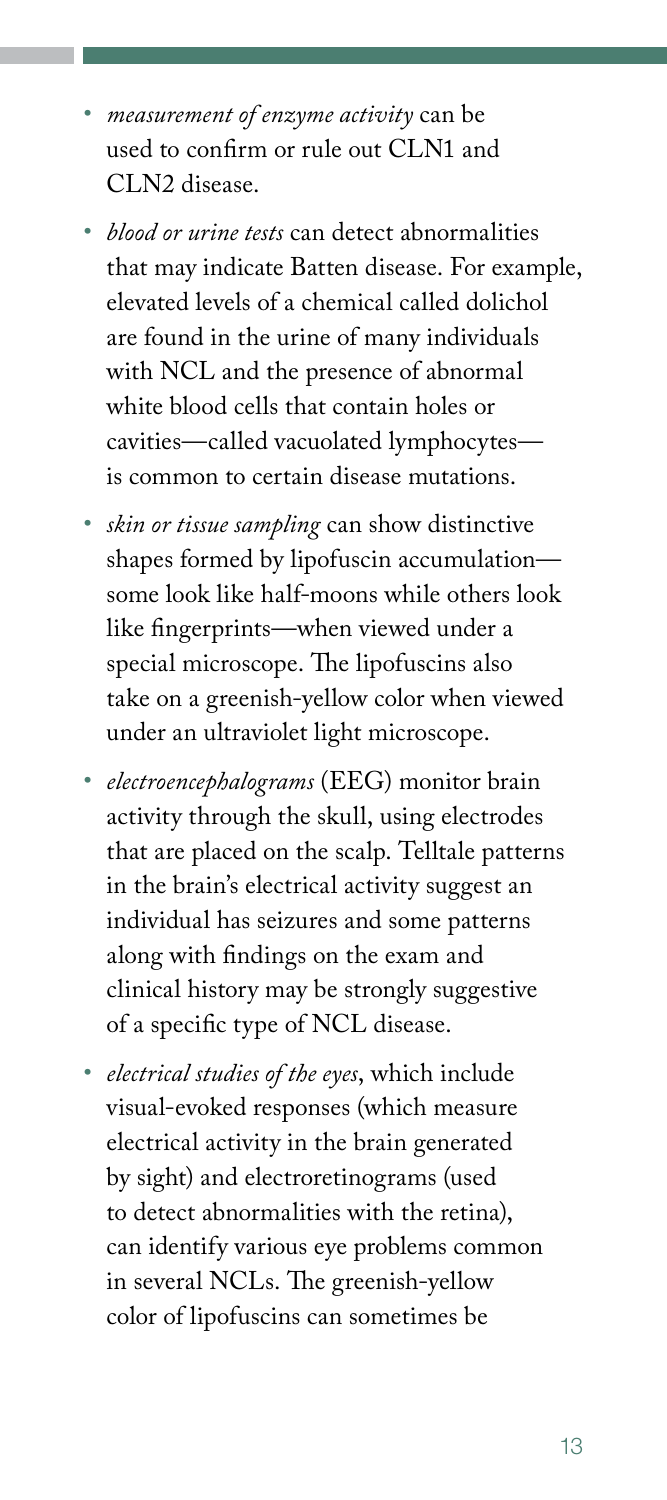detected by examining the back of the eye. These are less frequently performed now, as most diagnosis can be made with DNA testing.

• *diagnostic imaging* using computed tomography (CT) and magnetic resonance imaging (MRI) scans can help doctors look for changes in the brain's appearance.

# Is there any treatment?

No specific treatment is known that **N** can reverse the symptoms of any form of Batten disease. In 2017 the Food and Drug Administration approved an enzyme replacement therapy for CLN2 disease (TTP1 deficiency) called cerliponase alfa (Brineura®) that has been shown to slow or halt the progression of symptoms. There are no treatments that can slow or stop disease progression for other NCL disorders.

Seizures can sometimes be reduced or controlled with antiseizure drugs. Other medicines are available to treat anxiety, depression, parkinsonism (stiffness and difficulty with walking/doing tasks), and spasticity (muscle stiffness). Additional medical problems can be treated appropriately as they arise. Physical and occupational therapy may help those with the disease retain function as long as possible. Support groups can help affected children, adults, and families to share common concerns and experiences, and to cope with the severe symptoms of the disease.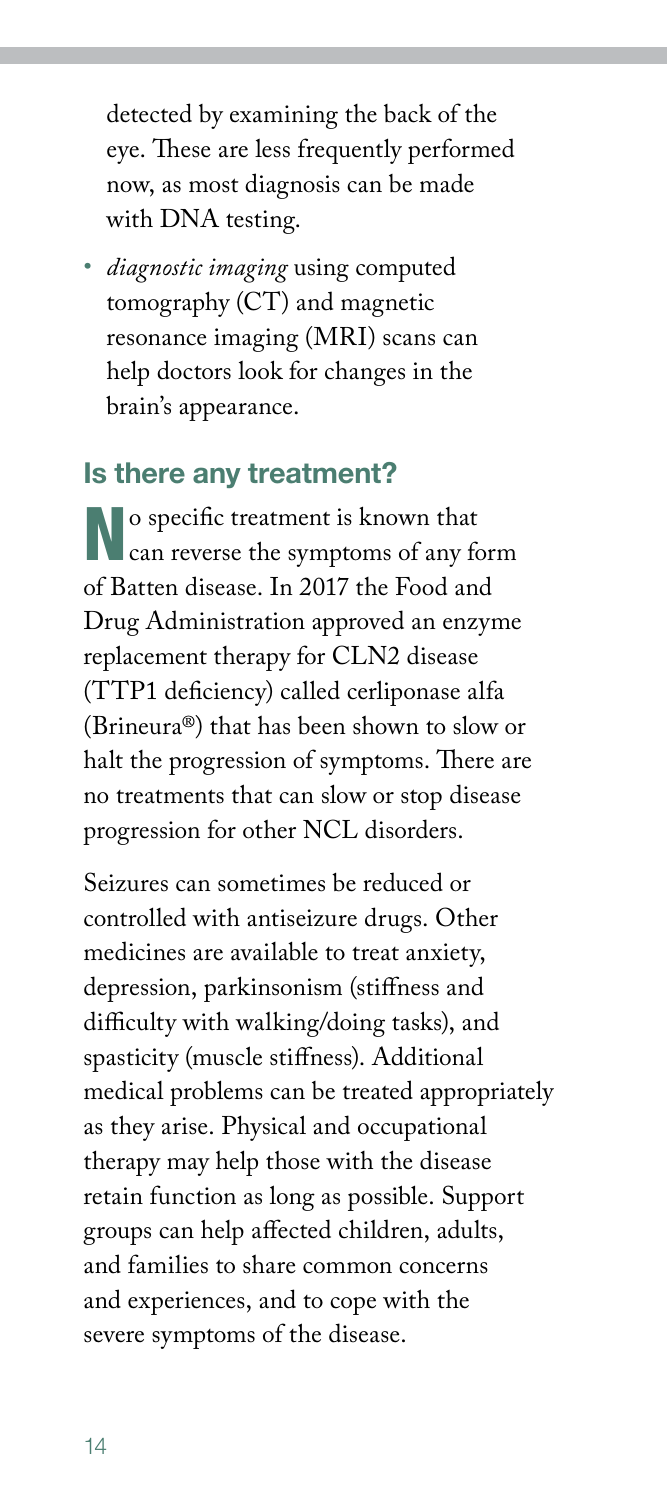# What research is being done?

The National Institute of Neurological<br>Disorders and Stroke (NINDS), a part of the National Institutes of Health (NIH), conducts research and supports studies of the brain and central nervous system through grants to major medical institutions across the country. NIH is the leading supporter of biomedical research in the world.

Much of NINDS' research on Batten disease and the neuronal ceroid lipofuscinoses focuses on gaining a better understanding of the disease, gene therapy, and developing novel drugs to treat the disorders.

# **CLN1 Disease**

Scientists are using a modified safe virus to deliver a replacement, functioning gene to the brain (gene therapy). In gene therapy, the correct gene code is attached to an adenoassociated virus—a small virus that causes a very slight immune reaction that doesn't seem to be harmful to humans—and the virus allows for the gene to be delivered to cells at specific sites. Scientists hope the replacement gene will take over for or restore the production of the protein in the cell. Other researchers are using a novel adenoassociated virus to understand the gene mutation in juvenile-onset NCL disease and how it contributes to nerve cell loss. Researchers hope the results will determine if the virus will be effective in treating the disease in humans.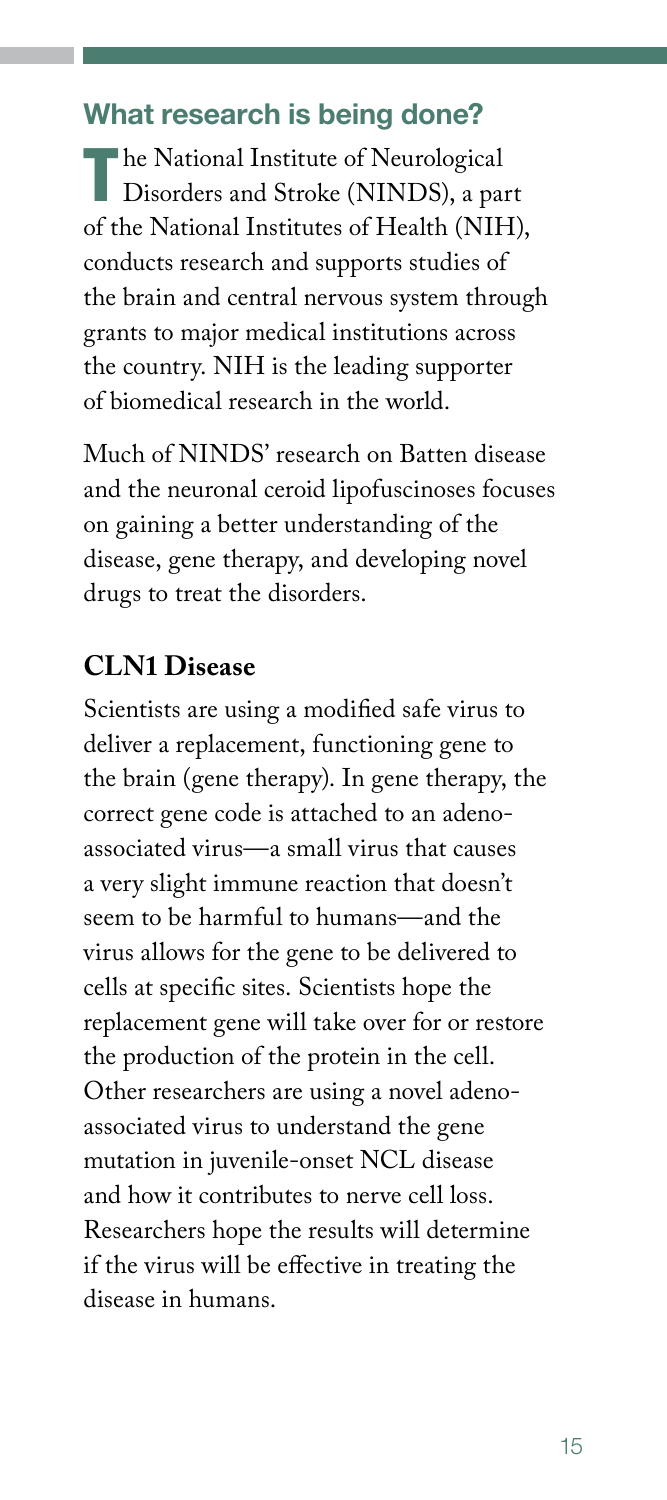Scientists are combining gene therapy with bone marrow transplantation to treat infantile Batten disease. Using a mouse model of the disease, they found some effectiveness in using stand-alone gene therapy but no detectable increase in palmitoyl-protein thioesterate-1 (PPT1) activity in the brain (needed to prevent lipid and protein buildup) using bone marrow transplants alone. The combined therapy was shown to extend life span with improved motor function. Researchers now hope to determine the effectiveness of novel combinations of small molecule drugs, gene therapy, and bone marrow transplantation in this model of the disease. None of these studies have been done in children suffering from CLN1 disease.

NIH researchers have identified a potential new drug—the NtBuHA molecule—to treat CLN1 disease. The scientists tested the NtBuHA molecule in a mouse model of disease and found that the compound greatly reduced the waxy buildup, protected neurons in the brain, slowed the deterioration in motor coordination, and extended the animals' lifespans. Another molecular project is studying lanthionine ketamine, a natural compound found in the brain that activates a cell's ability to recycle its contents (a process called autophagy). The compound and its derivative, lanthionine ketamine ethyl ester, have been shown to have neuroprotective properties and may lead to research into the development of new molecules capable of treating a variety of neurological disorders in which the cellular recycling process has been disrupted.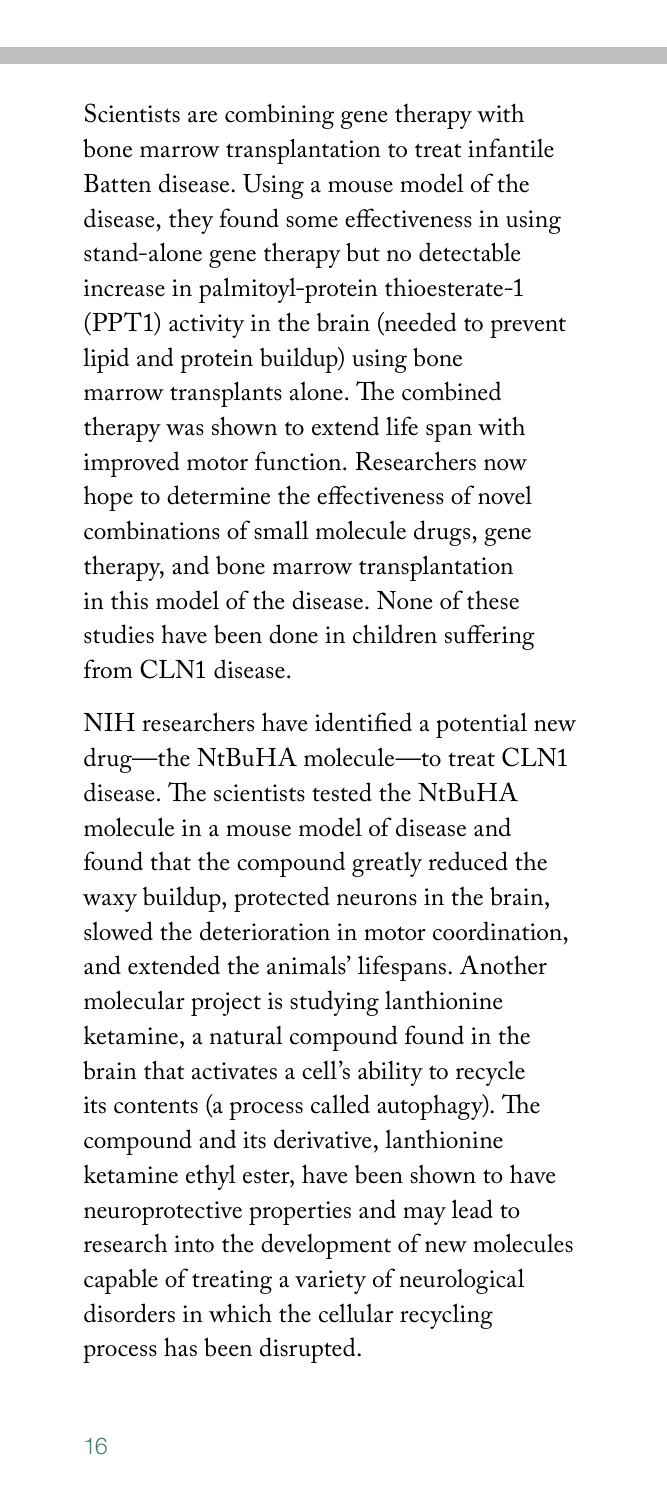### **CLN2 Disease**

Several studies seek to assess the natural history of Batten disease and find ways to treat it. One NINDS-funded project is studying the genetic and observable characteristics of how the disease progresses in children of all ages who have been diagnosed with lateinfantile Batten disease. The study is running parallel with an NIH-supported study that is evaluating the effectiveness of a new drug for the disorder that will be delivered by gene therapy. Another study will refine and validate the Unified Batten Disease Rating Scale as a clinical rating instrument for Batten disease. Currently there have been no systematic clinical studies of Batten disease using a standardized rating instrument.

# **CLN3 Disease**

The amino acid glutamate—a chemical involved in the way cells speak with each other—is constantly recycled by neurons and supportive cells. Excessive glutamate can damage or kill nerve cells, and elevated glutamate levels have been found in the brains of children with the *CLN3* gene mutation. NINDSfunded researchers are using a mouse model to investigate the metabolic recycling pathways responsible for the regulation of glutamate levels in the brain. By studying a compound that might improve the ability of support cells to recycle glutamate and prevent glutamate toxicity within neurons, researchers hope to develop a potential therapy for children with juvenile Batten disease.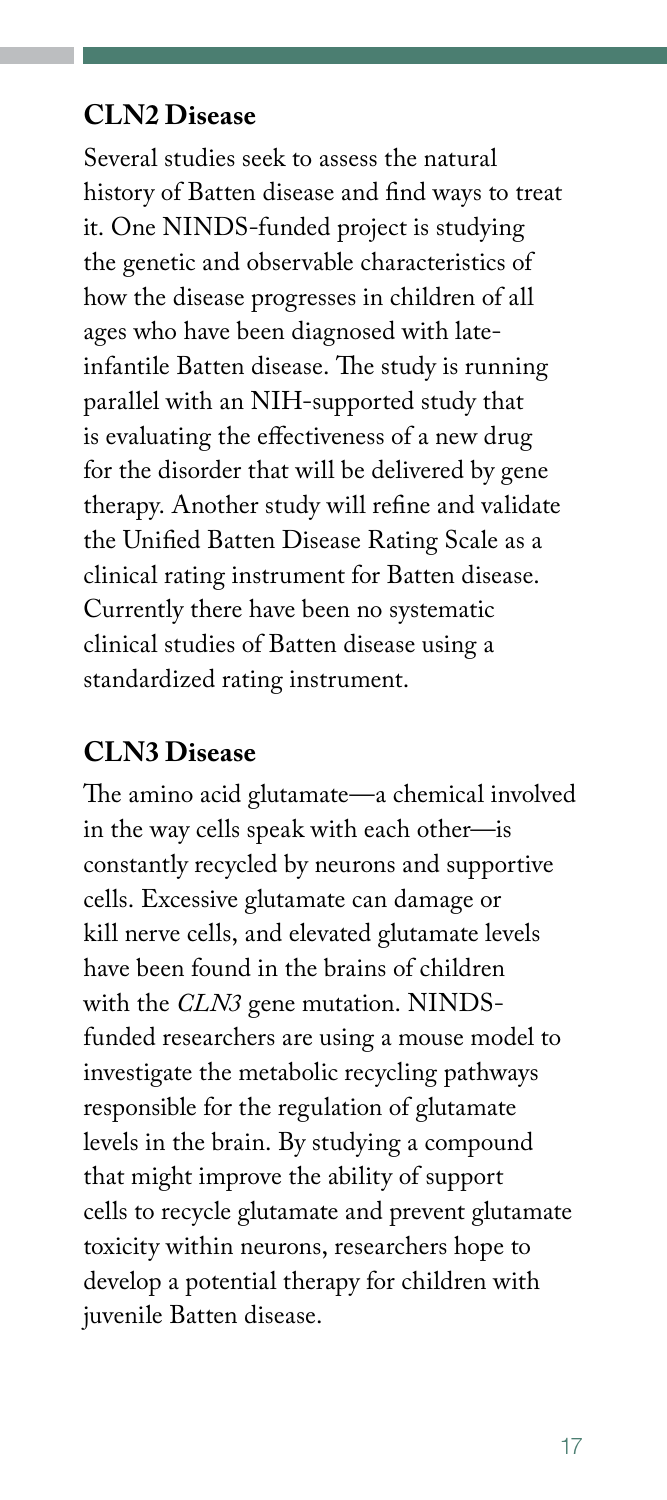It is likely that multiple medications/ approaches or a combination of multiple drugs with activity against ceroid along with gene therapy may be required as treatment against the different NCLs.

NINDS helps fund the Lysosomal Diseases Network, a combined network of research centers, clinical investigators, patient advocacy groups, and other interested parties that advocate for research on diagnosing, managing, and treating lysosomal and related diseases, including Batten disease. Research emphasis includes quantitative analysis of the central nervous system structure and function, the development of biomarkers (biological measures that may indicate the presence or accurately predict the rate of disease progression in a person, or the effectiveness of a therapy), and longitudinal studies of the natural history and treatment of the disease.

For additional information about clinical research on Batten disease and NCL disorders, visit ClinicalTrials.gov (www.clinicaltrials. [gov\), a registry and results database of clini](https://www.clinicaltrials.gov)cal studies of human participants conducted around the world. More information about research on NCL disorders supported by NINDS and other NIH Institutes and Centers can be found using NIH RePORTER [\(projectreporter.nih.gov](http://projectreporter.nih.gov)), a searchable database of current and past research projects.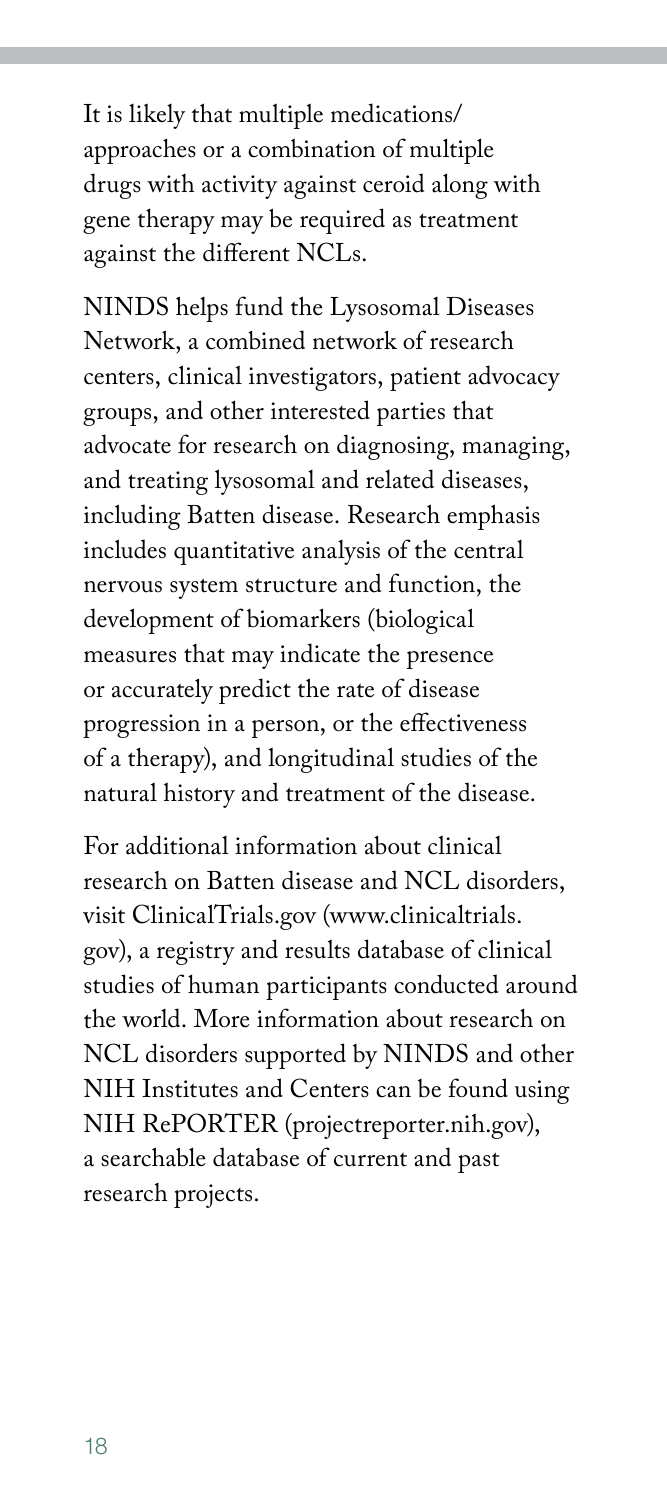# How can I help research?

NINDS supports the **NIH NeuroBioBank** [\(www.neurobiobank.nih.gov\)](http://www.neurobiobank.nih.gov), a collaborative effort involving several brain banks across the United States that supply investigators with tissue from people with neurological and other disorders. Tissue from individuals with Batten disease is needed to allow scientists to study this disorder more intensely. The goal is to increase the availability of, and access to, high quality specimens for research to understand the neurological basis of the disease. Prospective donors can begin the enrollment process by visiting [www.neurobiobank.nih.gov/](https://www.neurobiobank.nih.gov/donors-how-become-donor/) [donors-how-become-donor/](https://www.neurobiobank.nih.gov/donors-how-become-donor/).

#### Where can I get more information?

For more information on neurological disorders or research programs funded by the National Institute of Neurological Disorders and Stroke, contact the Institute's Brain Resources and Information Network (BRAIN) at:

#### **BRAIN**

P.O. Box 5801 Bethesda, MD 20824 800-352-9424 [www.ninds.nih.gov](http://www.ninds.nih.gov)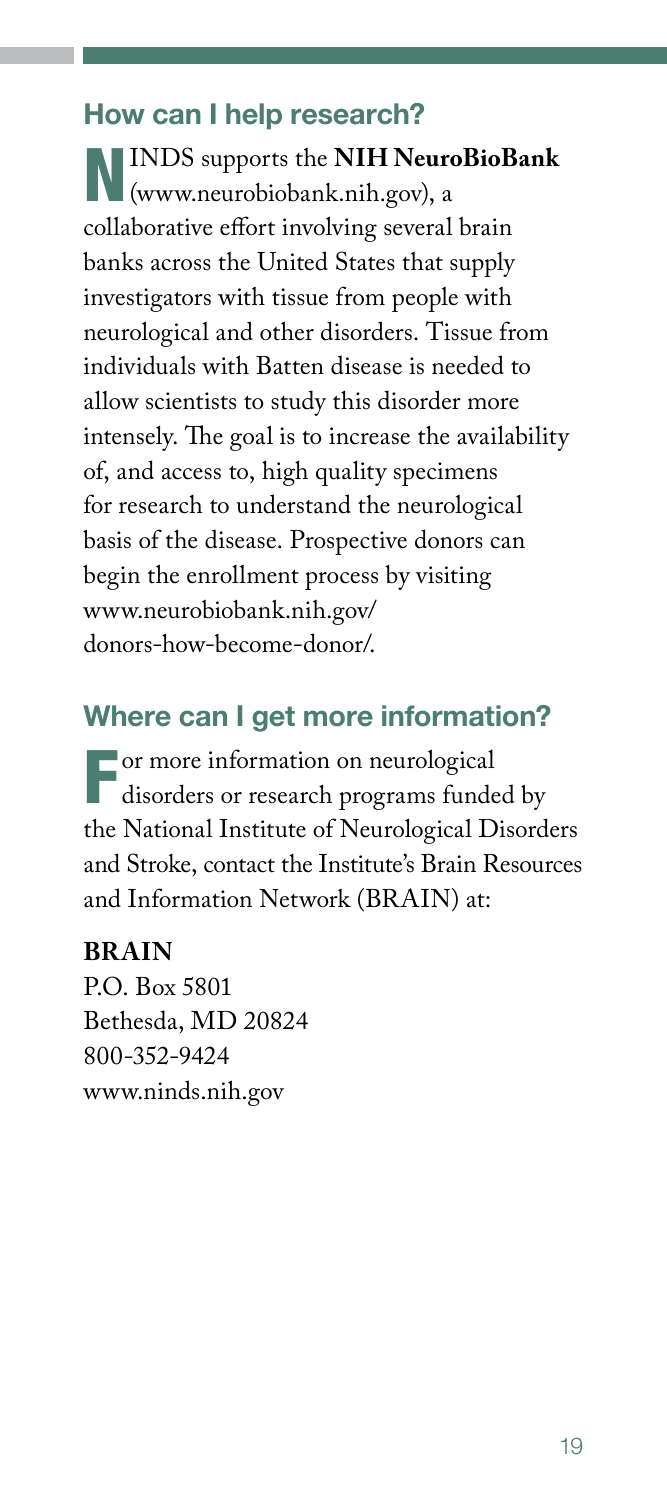Information on Batten disease is also available from the following organizations:

#### **Batten Disease Support and Research Association**

2780 Airport Drive, Suite 342 Columbus, OH 43219 800-448-4570 <https://bdsra.org/>

#### **Child Neurology Foundation**

201 Chicago Avenue #200 Minneapolis, MN 55415 612.928.6325 [www.childneurologyfoundation.org](http://www.childneurologyfoundation.org)

#### **U.S. National Library of Medicine**

National Institutes of Health 8600 Rockville Pike Bethesda, MD 20894 301-594-5983 888-346-3656 [www.nlm.nih.gov](http://www.nlm.nih.gov)